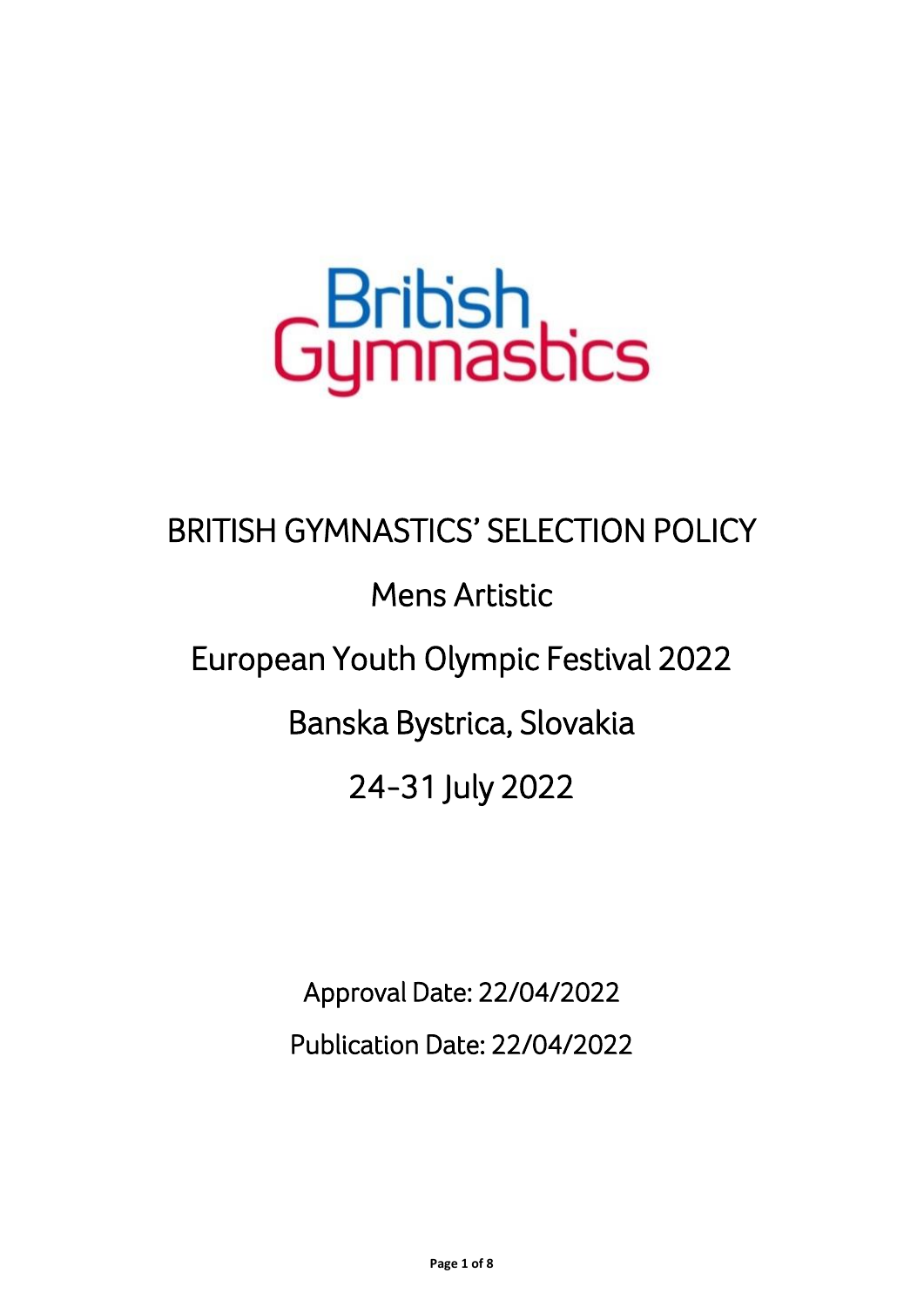## Schedule of information

| #              | <b>Title</b>                          | Description                                                                        |  |  |
|----------------|---------------------------------------|------------------------------------------------------------------------------------|--|--|
| 1              | Introduction                          | Overview of the competition, nominating and selecting bodies and team              |  |  |
|                |                                       | composition.                                                                       |  |  |
| $\overline{2}$ | Performance Targets                   | Discipline specific and overall Gymnastics performance targets for EYOF 2022       |  |  |
| 3              | <b>Selection Timelines</b>            | Key date timeline for selection.                                                   |  |  |
| $\overline{4}$ | Competition Format                    | The competition format for EYOF 2022                                               |  |  |
| 5              | Gymnast Eligibility Criteria          | The criteria that a gymnast must meet in order to be eligible for consideration    |  |  |
|                |                                       | prior to achievement of performance requirements.                                  |  |  |
| 6              | Performance Standards                 | The scores that are required to be achieved by gymnasts to be considered for       |  |  |
|                |                                       | selection to the event listed in this policy                                       |  |  |
| $\overline{7}$ | Additional Performance Factors        | The factors, in priority order, that will be considered for selection.             |  |  |
| 8              | Selection Panel                       | The list of voting and non-voting members of the selection panel                   |  |  |
| 9              | <b>Selection Process</b>              | Key principles and dates/times that the selection panel will adhere to in relation |  |  |
|                |                                       | to gymnast and coach selection.                                                    |  |  |
| 10             | Selection Process for team, coach     | Key requirements considered by the selection panel for team coach places.          |  |  |
|                | places                                |                                                                                    |  |  |
| 11             | <b>Gymnast and Coach Expectations</b> | The key requirements and expectations of gymnasts and team coaches once            |  |  |
|                |                                       | selected.                                                                          |  |  |
| 12             | Internal Communication of             | The time, date and method of communicating the selections to eligible              |  |  |
|                | Selections                            | gymnasts and coaches.                                                              |  |  |
| 13             | Appeals                               | The time and date window, and process to enter an appeal to the selections.        |  |  |
| 14             | External Communication of             | The process of communicating and announcing the selections by British              |  |  |
|                | Selections                            | Gymnastics following the Appeals process.                                          |  |  |
| 15             | Injury and Replacements               | The conditions and process whereby replacements may be made.                       |  |  |
| 16             | Team Organisation                     | Key dates and times that the team will travel to Slovakia in 2022                  |  |  |
| 17             | Announcement                          | Information regarding the process for British Gymnastics and BOA                   |  |  |
|                |                                       | announcements                                                                      |  |  |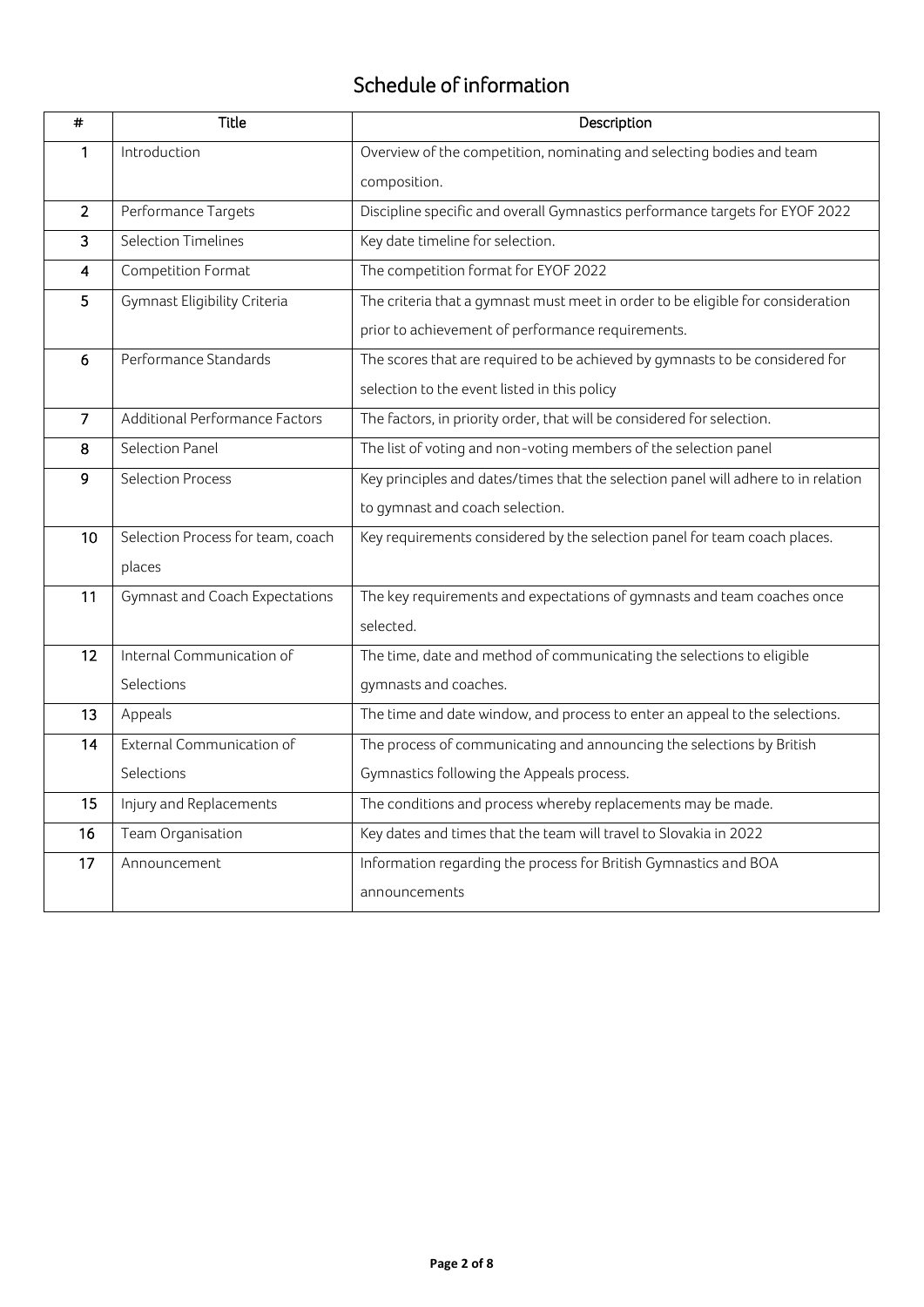| 1. | Introduction               | The European Youth Olympic Festival is a performance competition and a milestone target event<br>for 2022                                                                                                                                                                                                                                                                                                        |
|----|----------------------------|------------------------------------------------------------------------------------------------------------------------------------------------------------------------------------------------------------------------------------------------------------------------------------------------------------------------------------------------------------------------------------------------------------------|
|    |                            | As a Performance competition, selections will be made on the basis of the gymnasts most capable<br>of performing and challenging to win as many medals as possible.                                                                                                                                                                                                                                              |
|    |                            | The nomination of gymnasts and coaches to represent Great Britain at EYOF 2022 will be made<br>according to this selection policy.                                                                                                                                                                                                                                                                               |
|    |                            | Gymnasts should also note the maximum competition team size for EYOF 2022 is: 3 gymnasts                                                                                                                                                                                                                                                                                                                         |
| 2. | Performance Targets        | British Gymnastics is targeting: Team Top 3                                                                                                                                                                                                                                                                                                                                                                      |
|    |                            | AA Top 8-1 gymnast                                                                                                                                                                                                                                                                                                                                                                                               |
|    |                            | 4 Apparatus finals, 2 medals                                                                                                                                                                                                                                                                                                                                                                                     |
| 3. | <b>Selection Timelines</b> |                                                                                                                                                                                                                                                                                                                                                                                                                  |
|    |                            | Selection Panel meeting -will take place on Tuesday 17/05/2022 at 11am<br>a)                                                                                                                                                                                                                                                                                                                                     |
|    |                            | Internal Communication of selections - will take place on 18/05/2022<br>b)                                                                                                                                                                                                                                                                                                                                       |
|    |                            | Appeals window - will be in effect from 12pm on 18/05/2022 to midday on 20/05/22<br>C)                                                                                                                                                                                                                                                                                                                           |
|    |                            |                                                                                                                                                                                                                                                                                                                                                                                                                  |
| 4. | Competition Format         | The competition format will be delivered as per FIG Competition rules and regulations.<br>1.                                                                                                                                                                                                                                                                                                                     |
|    |                            | Scoring at the [event] will be delivered as per the FIG Code of Points.<br>2.                                                                                                                                                                                                                                                                                                                                    |
|    |                            | The competition classes at EYOF are:<br>3.                                                                                                                                                                                                                                                                                                                                                                       |
|    |                            | QC: Qualification, All Around Final and Team Final: 3,3,2                                                                                                                                                                                                                                                                                                                                                        |
|    |                            | MPF: WAG and MAG Mixed Pair Final                                                                                                                                                                                                                                                                                                                                                                                |
|    |                            | AF: Apparatus Finals                                                                                                                                                                                                                                                                                                                                                                                             |
| 5. | Gymnast Eligibility        | Gymnasts are eligible for consideration provided they:                                                                                                                                                                                                                                                                                                                                                           |
|    | Criteria                   | are a British Citizen holding or eligible to hold a British passport.<br>1.                                                                                                                                                                                                                                                                                                                                      |
|    |                            | 2.<br>are born in the years 2004/5/6 for 2022 competition.                                                                                                                                                                                                                                                                                                                                                       |
|    |                            | 3.<br>are a current British Gymnastics member                                                                                                                                                                                                                                                                                                                                                                    |
|    |                            | are eligible to compete for Great Britain by possession of a current Gymnast Licence held<br>4.<br>with FIG and no membership or doping related violations at the time of nomination                                                                                                                                                                                                                             |
|    |                            | 5.<br>have competed in at least 2 of the following Designated Selection Events (DSEs)                                                                                                                                                                                                                                                                                                                            |
|    |                            | • British Champs September 2021<br>• Home Nations Championships-February/March 2022<br>· Stuttgart Team Invitational- March 2022<br>· British Championships- March 2022<br>• London Open-May 2022<br>• Any other GB Junior Internationals between January and May 16 <sup>th</sup> 2022                                                                                                                          |
|    |                            | Achieved 2 of the minimum Performance Standards start and/or final scores listed in<br>6.<br>section 6.                                                                                                                                                                                                                                                                                                          |
|    |                            | 7.<br>Due to the unprecedented challenges faced by the Covid-19 pandemic competitions in<br>2022 are subject to constant review. In light of any competition cancellations or<br>postponements, British Gymnastics will reserve the right to review and amend the list of<br>DSE's to provide opportunities, where possible, to demonstrate performance potential and<br>form prior to nomination and selection. |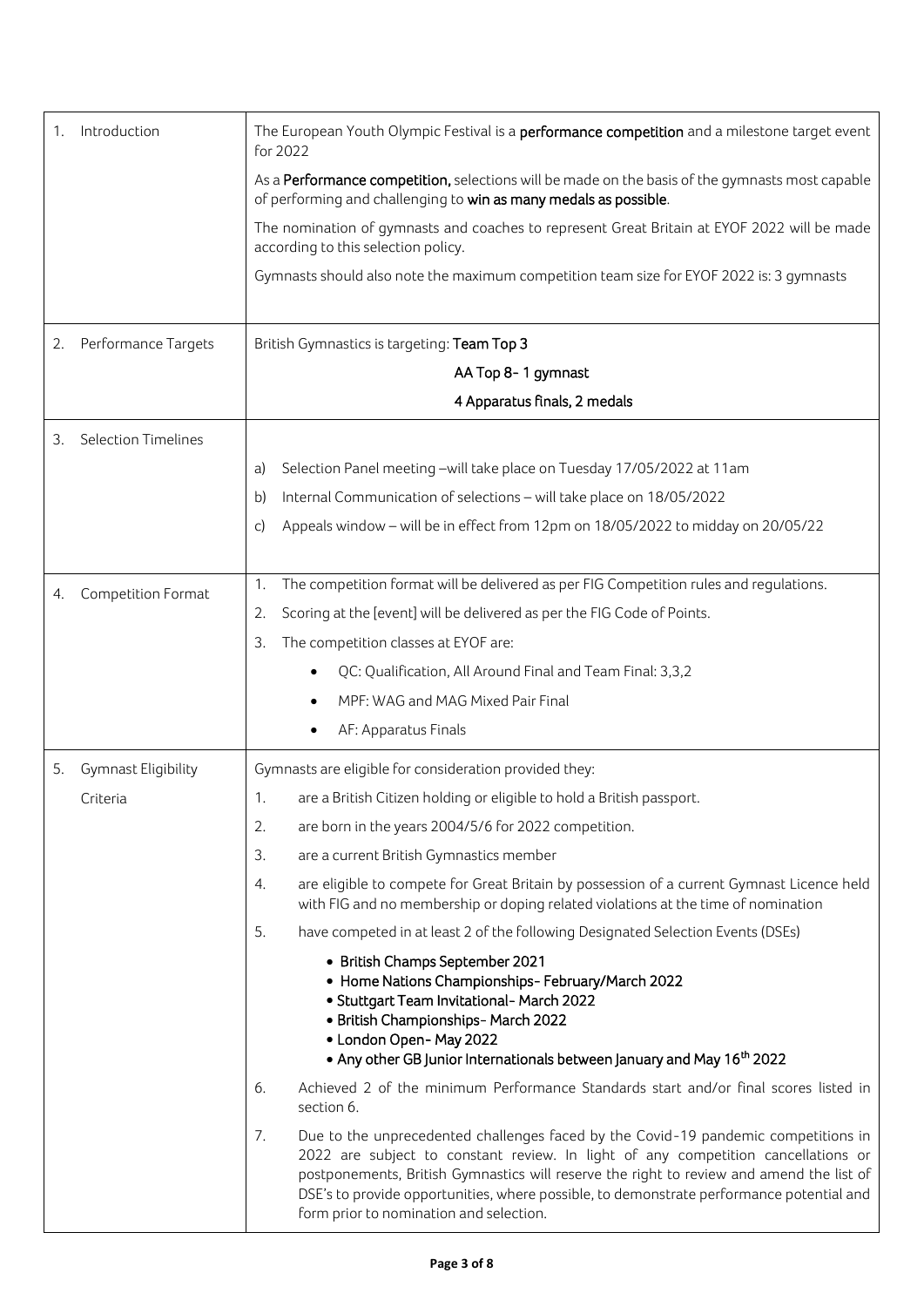|    |                        | have signed a World Class Programme Athlete Agreement (2021-2025) with British<br>8.<br>Gymnastics at the time of the nomination meeting. |                          |                      |                                                        |              |                                                                               |      |             |                                                                                                                                                                                                     |
|----|------------------------|-------------------------------------------------------------------------------------------------------------------------------------------|--------------------------|----------------------|--------------------------------------------------------|--------------|-------------------------------------------------------------------------------|------|-------------|-----------------------------------------------------------------------------------------------------------------------------------------------------------------------------------------------------|
|    |                        | 9.                                                                                                                                        |                          |                      |                                                        |              |                                                                               |      |             | have completed any additional third-party agency requirements (such as, but not limited<br>to, UK Anti-Doping, the World Anti-Doping Agency and/or the British Olympic Association).                |
| 6. | Performance Standards  |                                                                                                                                           |                          |                      |                                                        |              |                                                                               |      |             | Table 1. 2022 EYOF Championships minimum selection scores. (Junior Code).                                                                                                                           |
|    |                        |                                                                                                                                           | <b>Values</b>            | Floor                | Pommel                                                 | <b>Rings</b> | Vault                                                                         | Pbar | <b>HBar</b> | AA                                                                                                                                                                                                  |
|    |                        |                                                                                                                                           | Start                    | 5.0                  | 5.0                                                    | 4.5          | 4.8/5.2                                                                       | 5.0  | 4.5         | 78.5                                                                                                                                                                                                |
|    |                        |                                                                                                                                           | Final                    | 13.6                 | 12.8                                                   | 12.8         | 14.0<br>$(av)*$                                                               | 13.0 | 12.8        |                                                                                                                                                                                                     |
|    |                        |                                                                                                                                           |                          |                      |                                                        |              | * 13.5 is the average final score required for 2 vaults in any 1 competition. |      |             |                                                                                                                                                                                                     |
|    |                        |                                                                                                                                           |                          |                      | international and national scoring prior to that date. |              |                                                                               |      |             | The above scores reflect the change in the Code of Points from January 2022, and BG reserve the<br>right to make adjustments to these scores by 10 <sup>th</sup> April 2022 following monitoring of |
| 7. | Additional Performance |                                                                                                                                           | 1.                       | nominating gymnasts: |                                                        |              |                                                                               |      |             | The panel will consider the following Additional Performance Factors (APF), when                                                                                                                    |
|    | Factors                |                                                                                                                                           | a)                       |                      |                                                        |              |                                                                               |      |             | Gymnasts scoring potential to win a medal or achieve the performance targets at EYOF                                                                                                                |
|    |                        |                                                                                                                                           | 2022                     |                      |                                                        |              |                                                                               |      |             |                                                                                                                                                                                                     |
|    |                        |                                                                                                                                           | b)                       |                      |                                                        |              |                                                                               |      |             | Current and most recent performance form in the build-up to nomination, including                                                                                                                   |
|    |                        |                                                                                                                                           |                          |                      |                                                        |              | performances at the Designated Selection Events (DSEs)                        |      |             |                                                                                                                                                                                                     |
|    |                        |                                                                                                                                           | C)                       |                      |                                                        |              | Gymnasts' potential to contend for medals at the 2024/28 Olympic Games        |      |             |                                                                                                                                                                                                     |
|    |                        |                                                                                                                                           | d)<br>2022               |                      |                                                        |              |                                                                               |      |             | Major Championship and International performance pedigree between January and May                                                                                                                   |
|    |                        |                                                                                                                                           | e)                       | Athlete Plan (IAP)   |                                                        |              |                                                                               |      |             | Engagement with the World Class Programme including adherence to agreed Individual                                                                                                                  |
|    |                        |                                                                                                                                           | F)                       |                      |                                                        |              |                                                                               |      |             | Current medical and injury status including recent training history and any additional                                                                                                              |
|    |                        |                                                                                                                                           |                          |                      |                                                        |              |                                                                               |      |             | extenuating circumstances that the panel feels necessary to consider at its discretion                                                                                                              |
|    |                        |                                                                                                                                           | g)                       |                      |                                                        |              |                                                                               |      |             | Longer term aims of the World Class Programme and/or multi cycle Olympic potential                                                                                                                  |
|    |                        |                                                                                                                                           | 2.                       |                      |                                                        |              |                                                                               |      |             | The Performance factors will be viewed in a ranked, priority order from a to f, with 'a' being                                                                                                      |
|    |                        |                                                                                                                                           |                          |                      | the most important factor for consideration.           |              |                                                                               |      |             |                                                                                                                                                                                                     |
| 8. | Selection Panel        | 1.                                                                                                                                        |                          |                      | The selection panel will consist of:                   |              |                                                                               |      |             |                                                                                                                                                                                                     |
|    |                        |                                                                                                                                           |                          |                      | Performance Director/Representative (chair)            |              |                                                                               |      |             |                                                                                                                                                                                                     |
|    |                        |                                                                                                                                           | $\overline{\phantom{0}}$ |                      | Head National Coach (voting)                           |              |                                                                               |      |             |                                                                                                                                                                                                     |
|    |                        |                                                                                                                                           |                          |                      | Junior National Coach (voting)                         |              |                                                                               |      |             |                                                                                                                                                                                                     |
|    |                        |                                                                                                                                           |                          |                      | Technical Committee Chair (non-voting)                 |              |                                                                               |      |             |                                                                                                                                                                                                     |
|    |                        |                                                                                                                                           |                          |                      |                                                        |              | Nominated Performance Representative (non-voting) (Optional)                  |      |             |                                                                                                                                                                                                     |
|    |                        |                                                                                                                                           |                          |                      |                                                        |              | Appointed Judging Representative (non-voting) (Optional)                      |      |             |                                                                                                                                                                                                     |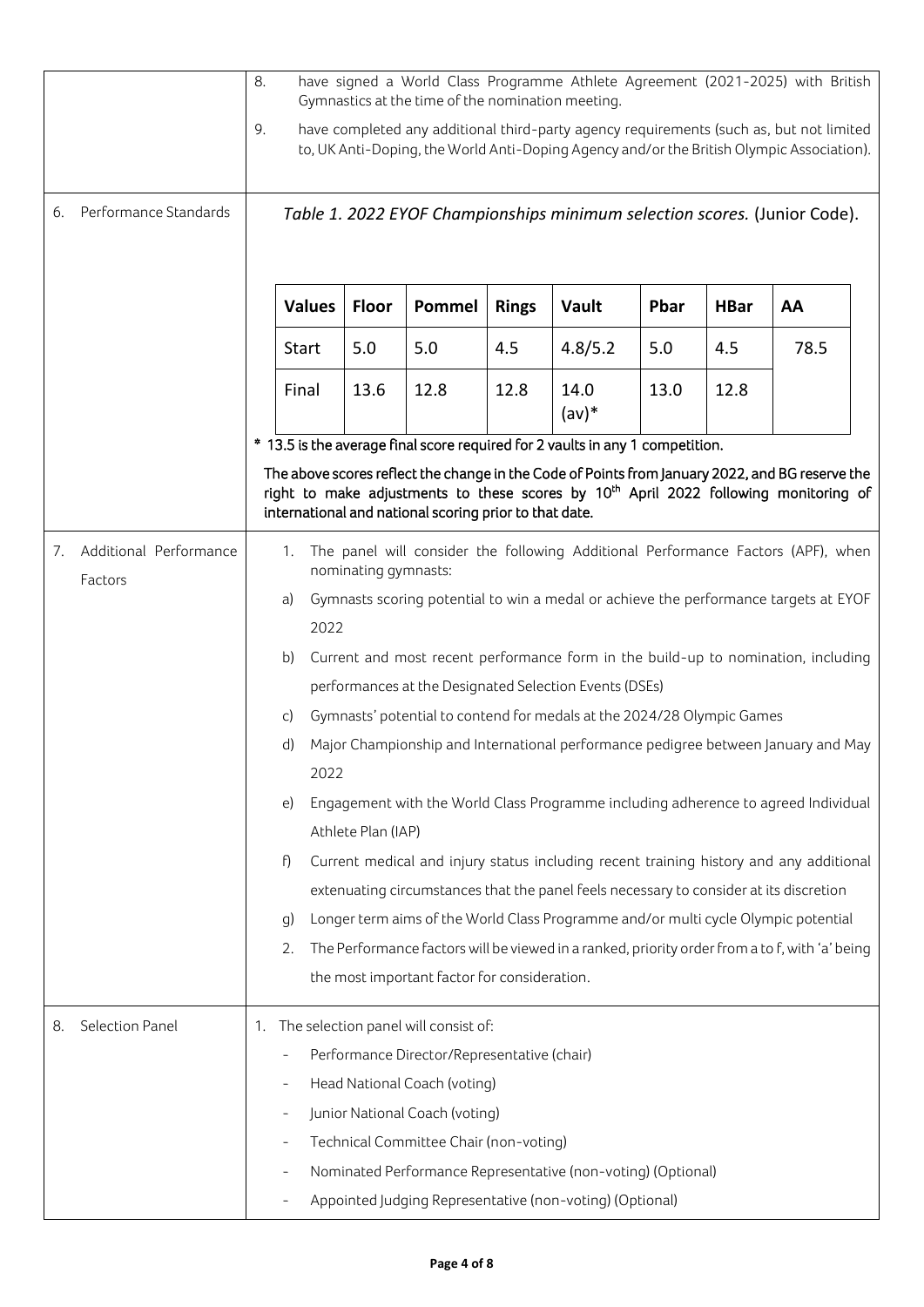|                                | Chief Medical Officer or Medical representative (non-voting) (Optional)                                                                                                                                                                                                                                                       |
|--------------------------------|-------------------------------------------------------------------------------------------------------------------------------------------------------------------------------------------------------------------------------------------------------------------------------------------------------------------------------|
|                                | Independent Observers (up to two, non-voting) <sup>*1</sup> (Optional)                                                                                                                                                                                                                                                        |
|                                | 2. Prior to the commencement of the meeting, and no later than 72 hrs prior, all panel members                                                                                                                                                                                                                                |
|                                | must declare any conflicts of interest to the chair.                                                                                                                                                                                                                                                                          |
|                                | 3. At the start of the meeting the chair will log any conflicts and confirm any arrangements                                                                                                                                                                                                                                  |
|                                | based on any registered conflicts.                                                                                                                                                                                                                                                                                            |
|                                | The selections for all available places will be made through discussion of the eligible<br>4.                                                                                                                                                                                                                                 |
|                                | gymnasts, reviewing the performance factors (section 6), and the ability to deliver the                                                                                                                                                                                                                                       |
|                                | performance targets (section 2).                                                                                                                                                                                                                                                                                              |
|                                | 5. Whereby proposed selections can't be agreed through reaching a consensus, each decision                                                                                                                                                                                                                                    |
|                                | maker will have 1 vote per available quota place. Panel members must cast a vote for the                                                                                                                                                                                                                                      |
|                                | nomination to proceed.                                                                                                                                                                                                                                                                                                        |
|                                | *1 Independent observers are in appointed to provide assurance that the policy is applied in a fair, consistent                                                                                                                                                                                                               |
|                                | and transparent manner. Independent observers could be appointed from (but not limited to) British                                                                                                                                                                                                                            |
|                                | Athletes Commission, UK Sport, British Olympic Association, Sports Lawyers and other Olympic/Paralympic                                                                                                                                                                                                                       |
|                                | Sports Management professionals.                                                                                                                                                                                                                                                                                              |
|                                |                                                                                                                                                                                                                                                                                                                               |
| <b>Selection Process</b><br>9. | Prior to the selection panel meeting information will be compiled from relevant personnel to<br>1.<br>support the panel's decision making during the meeting. This would include, but is not limited<br>to:                                                                                                                   |
|                                | Analytics related to performances at the Designated Selection Events<br>a)<br>Analytics related to performances of other nations<br>b)<br>Injury, Illness and training information related to gymnasts achieving the performance<br>c)<br>standards                                                                           |
|                                | The selection panel will meet to consider any relevant input from the British Gymnastics Sport<br>2.<br>Science & Medicine staff, National Coaches, Judging representatives and Performance staff to<br>discuss the nomination of the gymnasts.                                                                               |
|                                | 3. Gymnasts meeting the eligibility criteria, including Performance Standards, will be considered<br>against the Additional Performance Factors.                                                                                                                                                                              |
|                                | 4. A gymnast who is ill or injured prior to or during one of the DSEs must provide written<br>authentication of the injury or illness by one of the medical personnel approved by British<br>Gymnastics (listed at the end of this Policy).                                                                                   |
|                                | 5. A gymnast who meets the eligibility criteria but does not meet the Performance Standards can<br>be considered for selection by the panel and these gymnasts will be identified at the start of<br>the selection panel discussions using relevant information aligned to the Additional<br>Performance Factors.             |
|                                | 6. The nominated gymnasts and coaches will be those, in the expert opinion of the Nomination<br>Panel, most able to achieve the targets listed in the section 'Performance Targets'.                                                                                                                                          |
|                                | As part of the selection process, a gymnast's allocation of apparatus/routine requirements<br>7.<br>may be identified as part of the conditions of selection.                                                                                                                                                                 |
|                                | 8. Based on the events requirements, when reviewing eligible gymnasts, their performances and<br>the additional performance factors, it may identify travelling or non-travelling reserves.<br>Whereby multiple reserves are identified, the travelling reserve will be confirmed no later than<br>25 <sup>th</sup> June 2022 |
|                                | The selection panel will meet on 17 <sup>th</sup> May 2022.<br>9.                                                                                                                                                                                                                                                             |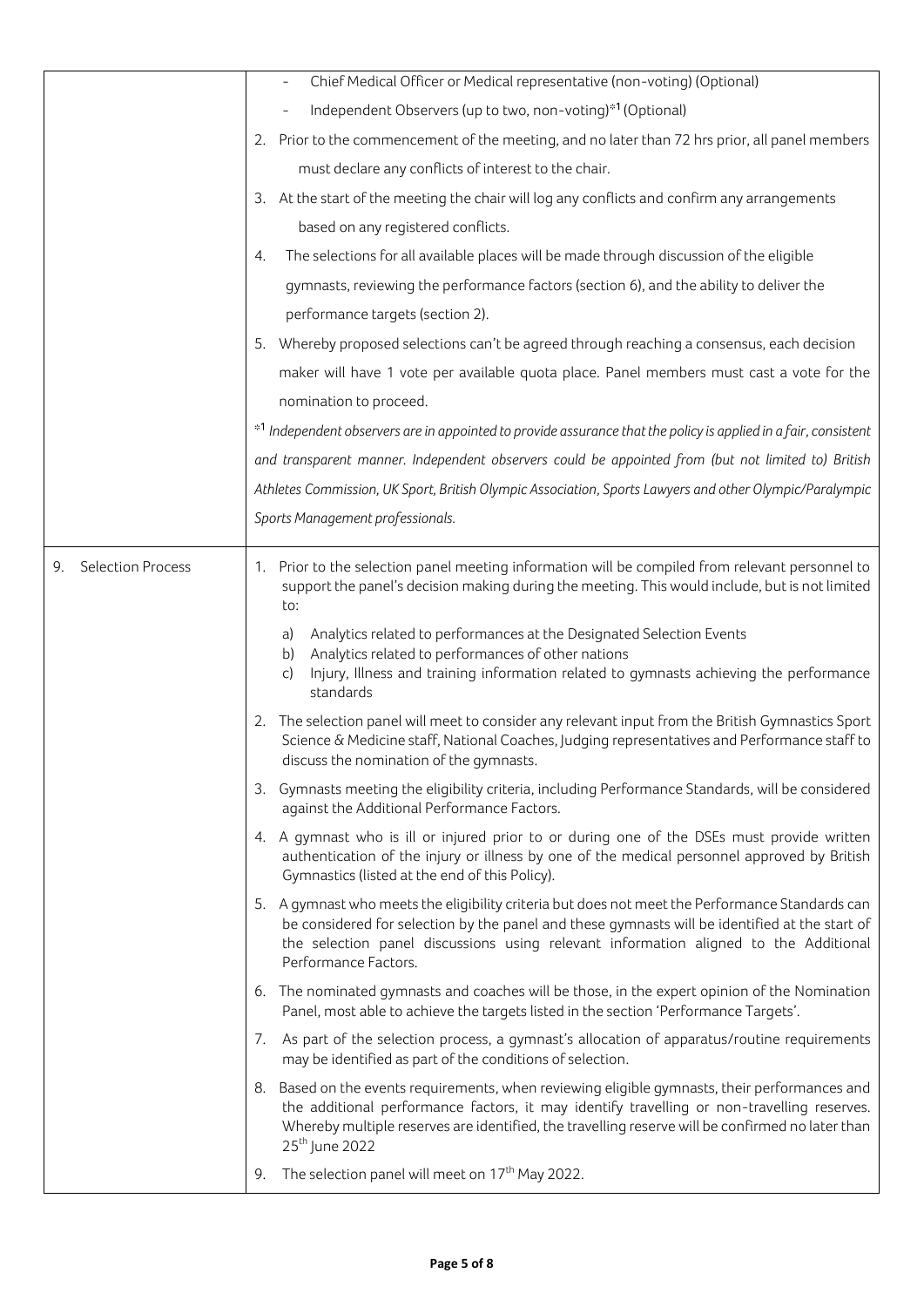|                                                      | 10. The Head National Coach and/or Performance Director/Representative will then<br>communicate the nominations to all eligible gymnasts and coaches by midday on Wednesday<br>18 <sup>th</sup> May 2022                                                                                                       |
|------------------------------------------------------|----------------------------------------------------------------------------------------------------------------------------------------------------------------------------------------------------------------------------------------------------------------------------------------------------------------|
| 10. Selection Process<br>for<br>Team Coach places    | Based upon the number of athlete places qualified, British Gymnastics will confirm the<br>1.<br>number of Team Coach accreditations available at EYOF 2022                                                                                                                                                     |
|                                                      | British Gymnastics will consider its long-term Olympic strategy when selecting team<br>2.<br>coaches, to support the achievement of the performance targets.                                                                                                                                                   |
|                                                      | Based upon the availability of accreditations, competition strategy and longer term strategy<br>3.<br>for the Olympic Games, the allocation of coach accreditations will be made based upon the<br>in the following priority order:                                                                            |
|                                                      | A coach who can support the achievement of the performance targets through working<br>a)<br>with the Team Leader, Head National Coach and National Coach to support the team's<br>needs.                                                                                                                       |
|                                                      | A coach who can support the achievement of the performance targets through working<br>b)<br>with gymnasts who possesses the highest probability of delivering Olympic medals.                                                                                                                                  |
| 11. Expectations of selected<br>gymnasts and coaches | Selected gymnasts and coaches, including reserve(s), (where agreed) will be expected to<br>1.<br>undertake all identified pre-competition activities (Camps and Competitions) laid out by the<br>Head National Coach as part of the preparations for the Championships to prove their<br>readiness to compete. |
|                                                      | Selected gymnasts and coaches (including the reserve(s)) must also agree to observe all<br>2.<br>obligations outlined within the British Gymnastics' Performance Athlete Agreement 2021-<br>25 and any subsequent Codes of Behaviour adopted by British Gymnastics.                                            |
| 12. Internal Communication<br>of Selections          | 1. The HNC/PD will communicate the selections to all eligible gymnast and coaches by midday<br>on 18/05/2022                                                                                                                                                                                                   |
|                                                      | 2. The communication of selections is strictly confidential and is not to be publicised.                                                                                                                                                                                                                       |
| 13. Appeals                                          | 1. Appeals can only be submitted from midday on 18/05/2022 to midday on 20/05/2022 for a<br>non-selected gymnast on the grounds that the process outlined within this Selection Policy<br>has not been adhered to.                                                                                             |
|                                                      | 2. The British Gymnastics appeals policy can be found here: Selection Appeals Process                                                                                                                                                                                                                          |
|                                                      | 3. Support for athletes when considering or pursuing an appeal is available from the British<br>Athletes Commission (www.britishathletes.org)                                                                                                                                                                  |
| 14. External                                         | Selected Team Members agree not to make any announcement to the media or public in any<br>1.<br>form (including on any personal websites) regarding their selection until after British                                                                                                                        |
| Communication<br>of<br>Selections                    | Gymnastics have announced the Team.                                                                                                                                                                                                                                                                            |
| 15. Injury & Replacement                             | 1. In the event of injury and/or the need for replacement, a selection panel will be formed and<br>any gymnast listed as a reserve may be called upon to join the Team at any time.                                                                                                                            |
|                                                      | 2. Once Team selections have been confirmed by the Approval Panel, all selected gymnasts<br>(including the reserve(s)) must agree not to withhold any information on training fitness, injury<br>status or illness that could affect training or competition at any time until the point of the<br>[event].    |
|                                                      | 3. All selected gymnasts (including the reserve(s)) must declare any medications they are taking,<br>the use of any restricted medications, and submit these to the Chief Medical Officer at British<br>Gymnastics for medical approval.                                                                       |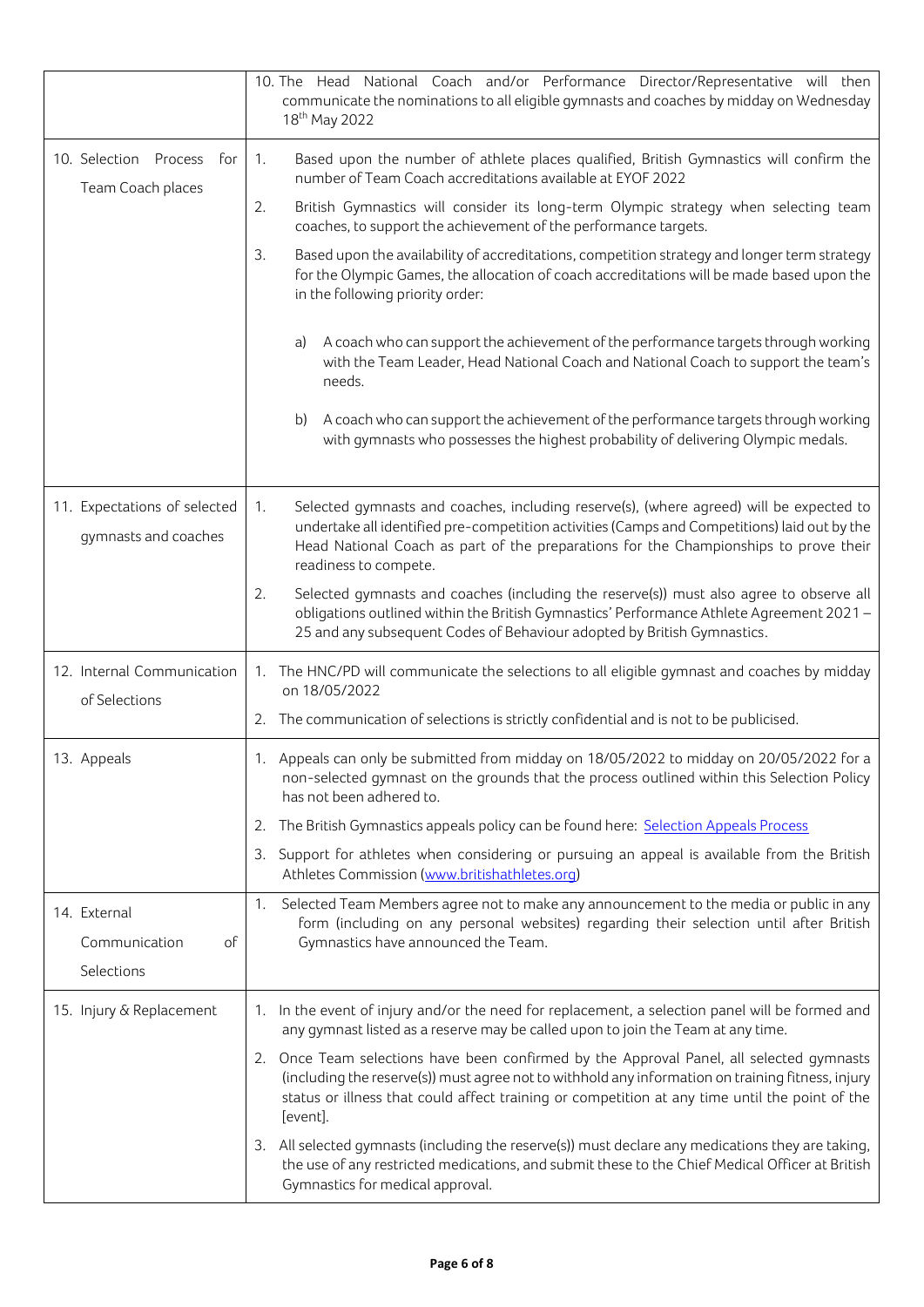|  | 4. A gymnast or coach may be removed from the Team in the event of a non-compliance in<br>training, a breach of responsibility to the Team or a violation of the Codes of Behaviour<br>adopted by the Team. Prior to removal, the gymnast or coach (plus a companion) will be<br>presented with the opportunity to attend a removal interview with the Performance Director<br>(or their appointed representative) with one other independent person. Written justification<br>must be provided for all removals by the Performance Director. Decisions on these matters are<br>not open to appeal.                                                                                                                                                                                                                                                                                                                                                                 |
|--|---------------------------------------------------------------------------------------------------------------------------------------------------------------------------------------------------------------------------------------------------------------------------------------------------------------------------------------------------------------------------------------------------------------------------------------------------------------------------------------------------------------------------------------------------------------------------------------------------------------------------------------------------------------------------------------------------------------------------------------------------------------------------------------------------------------------------------------------------------------------------------------------------------------------------------------------------------------------|
|  | 5. At any stage following the selection announcement and prior to the Delegation Registration<br>Meeting (the date the team is formally entered), should any gymnast fail to reach performance<br>expectations in training or competition, or refuse to commit to the allocation of<br>apparatus/routine assigned by the Head National Coach or suffer a loss of form to such an<br>extent that it leads the Head National Coach to reasonably believe that such athlete cannot<br>perform to their expected ability at the [event], the Head National Coach may recommend de-<br>selection to the Approval Panel. The Approval Panel will consider this recommendation in full,<br>set out the reasons for such decision to the affected athlete and provide an opportunity for<br>the gymnast to make a counter-argument, and then pass judgement. Written justification<br>must be provided for all removals. Decisions on these matters are not open to appeal. |
|  | 6. At any stage following the selection announcement but prior to the Delegation Registration<br>Meeting (the date the team is formally entered), should there be a doubt over the ability of a<br>gymnast to compete to the best of his ability due to an injury or illness, the following procedure<br>will be adhered to:                                                                                                                                                                                                                                                                                                                                                                                                                                                                                                                                                                                                                                        |
|  | The gymnast will be referred to British Gymnastics' designated Medical Officer to<br>a)<br>undergo a medical examination to determine their fitness to participate. Initially this will<br>be based on an assessment of whether the injury and/or illness is such that the gymnast<br>is physically unable to compete or is at risk of causing medical harm to themselves, or<br>endangering other competitors, officials or spectators.                                                                                                                                                                                                                                                                                                                                                                                                                                                                                                                            |
|  | If the gymnast passes the initial medical examination carried out by the Medical Officer<br>b)<br>but British Gymnastics still has concerns over whether or not the gymnast is able to<br>compete to the best of his ability due to the underlying injury or illness, the gymnast will<br>be required to undertake British Gymnastics' designated "Fitness Test".                                                                                                                                                                                                                                                                                                                                                                                                                                                                                                                                                                                                   |
|  | c)<br>The Fitness Test is an objective assessment that will require the gymnast to perform<br>routine(s) to 0.3 of their expected start value or final score with appropriately qualified<br>judges appointed by the Technical Committee.                                                                                                                                                                                                                                                                                                                                                                                                                                                                                                                                                                                                                                                                                                                           |
|  | In the event that a gymnast fails to complete the Fitness Test to the required standard,<br>d)<br>they will be removed from the Team, a decision that is not open to appeal.                                                                                                                                                                                                                                                                                                                                                                                                                                                                                                                                                                                                                                                                                                                                                                                        |
|  | 7. Any replacement(s) required will be made by the Head National Coach on the basis of the needs<br>of the Team and will normally come out of the pool of nominated travelling or non-travelling<br>reserves. Decisions on these matters are not open to appeal.                                                                                                                                                                                                                                                                                                                                                                                                                                                                                                                                                                                                                                                                                                    |
|  | 8. Following the DRM, athlete de-selections and replacements are to be only allowed in<br>accordance with the FIGs "Late Athlete Replacement Policy". Athletes may be de-selected at<br>this stage due to the athlete no-longer being eligible, or due to injury/illness. In such<br>circumstances, should the British Gymnastics CMO or Performance Director believe<br>injury/illness will impact upon an athlete's potential to deliver a performance at the [Event] at<br>least equivalent to Performance Standards (see section 6) at the date of the selection meeting<br>at which they were nominated due to injury or illness the following process will be undertaken:                                                                                                                                                                                                                                                                                     |
|  | 9. The British Gymnastics CMO (or designated medical representative), will request that the<br>athlete undergoes a medical examination to determine his/her fitness to compete. If the<br>athlete is deemed not fit to compete or refuses to undergo the examination, his/her<br>nomination will be withdrawn, and British Gymnastics will nominate the relevant reserve<br>athlete.                                                                                                                                                                                                                                                                                                                                                                                                                                                                                                                                                                                |
|  | 10. If the athlete satisfies the CMO that he/she is 'fit to compete' and yet the British Gymnastics<br>Coaching team believe he/she will not be able to deliver a performance at least equivalent to<br>Performance Standards at the date of the selection meeting at which they were nominated as<br>a consequence of the underlying injury or illness, the Performance Director, at his sole<br>discretion, may request the athlete undergoes a set of performance tests. The test(s) will be                                                                                                                                                                                                                                                                                                                                                                                                                                                                     |